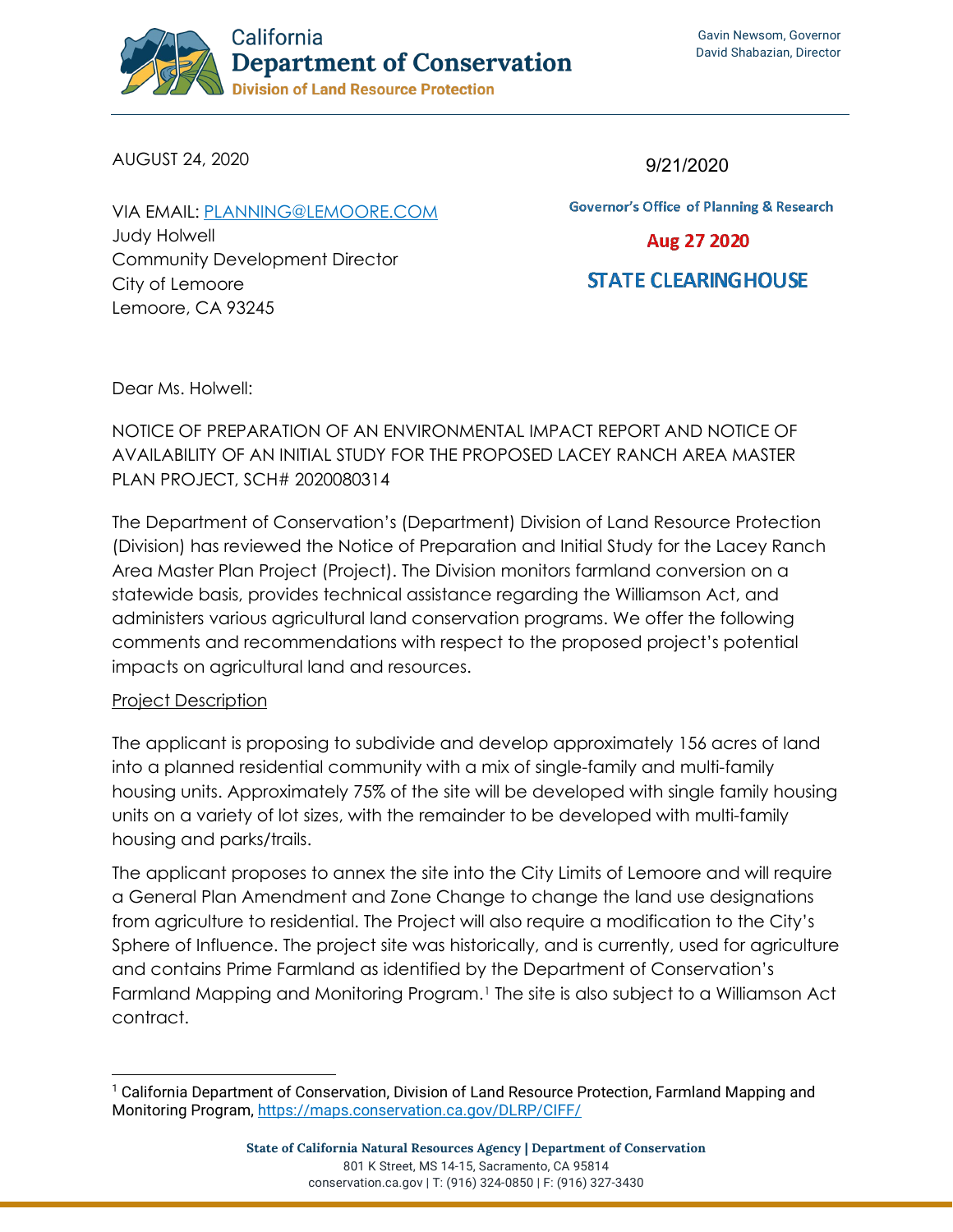## Department Comments

The conversion of agricultural land represents a permanent reduction and significant impact to California's agricultural land resources. Under CEQA, a lead agency should not approve a project if there are feasible alternatives or feasible mitigation measures available that would lessen the significant effects of the project.[2](#page-1-0) All mitigation measures that are potentially feasible should be included in the project's environmental review. A measure brought to the attention of the lead agency should not be left out unless it is infeasible based on its elements.

As the courts have show[n3](#page-1-1), agricultural conservation easements on land of at least equal quality and size can mitigate project impacts in accordance with CEQA Guideline § 15370. The Department highlights agricultural conservation easements because of their acceptance and use by lead agencies as an appropriate mitigation measure under CEQA. Agricultural conservation easements are an available mitigation tool and should always be considered; however, any other feasible mitigation measures should also be considered.

A source that has proven helpful for regional and statewide agricultural mitigation banks is the California Council of Land Trusts. They provide helpful insight into farmland mitigation policies and implementation strategies, including a guidebook with model policies and a model local ordinance. The guidebook can be found at:

## <http://www.calandtrusts.org/resources/conserving-californias-harvest/>

## **Conclusion**

Prior to approval of the proposed project the Department recommends further discussion of the following issues:

- Type, amount, and location of farmland conversion resulting directly and indirectly from implementation of the proposed project.
- Impacts on any current and future agricultural operations in the vicinity; e.g., land-use conflicts, increases in land values and taxes, loss of agricultural support infrastructure such as processing facilities, etc.
- Incremental impacts leading to cumulative impacts on agricultural land. This would include impacts from the proposed project, as well as impacts from past, current, and likely future projects.
- Proposed mitigation measures for all impacted agricultural lands within the proposed project area.
- Projects compatibility with, or, potential contract resolutions for land in an agricultural preserve and/or enrolled in a Williamson Act contract.

<span id="page-1-0"></span><sup>2</sup> Public Resources Code section 21002.

<span id="page-1-1"></span><sup>3</sup> *Masonite Corp. v. County of Mendocino* (2013) 218 Cal.App.4th 230, 238.